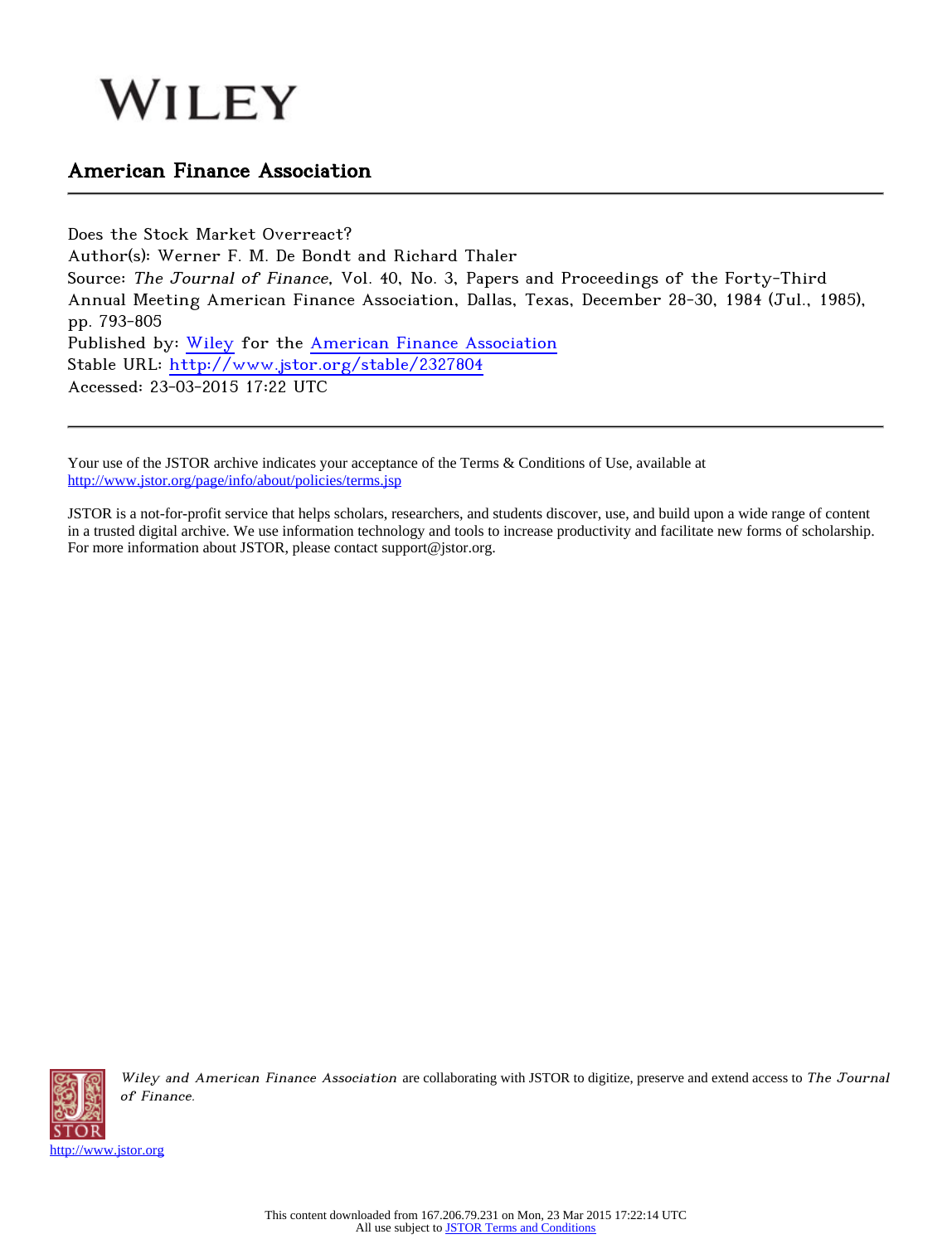# **Does the Stock Market Overreact?**

**WERNER F. M. De BONDT and RICHARD THALER\*** 

#### **ABSTRACT**

**Research in experimental psychology suggests that, in violation of Bayes' rule, most people tend to "overreact" to unexpected and dramatic news events. This study of market efficiency investigates whether such behavior affects stock prices. The empirical evidence, based on CRSP monthly return data, is consistent with the overreaction hypothesis. Substantial weak form market inefficiencies are discovered. The results also shed new light on the January returns earned by prior "winners" and "losers." Portfolios of losers experience exceptionally large January returns as late as five years after portfolio formation.** 

**As ECONOMISTS INTERESTED IN both market behavior and the psychology of individual decision making, we have been struck by the similarity of two sets of empirical findings. Both classes of behavior can be characterized as displaying overreaction. This study was undertaken to investigate the possibility that these phenomena are related by more than just appearance. We begin by describing briefly the individual and market behavior that piqued our interest.** 

**The term overreaction carries with it an implicit comparison to some degree of reaction that is considered to be appropriate. What is an appropriate reaction?**  One class of tasks which have a well-established norm are probability revision **problems for which Bayes' rule prescribes the correct reaction to new information. It has now been well-established that Bayes' rule is not an apt characterization of how individuals actually respond to new data (Kahneman et al. [14]). In revising their beliefs, individuals tend to overweight recent information and underweight prior (or base rate) data. People seem to make predictions according to a simple matching rule: "The predicted value is selected so that the standing of the case in the distribution of outcomes matches its standing in the distribution of impressions" (Kahneman and Tversky [14, p. 416]). This rule-of-thumb, an instance of what Kahneman and Tversky call the representativeness heuristic, violates the basic statistical principal that the extremeness of predictions must be moderated by considerations of predictability. Grether [12] has replicated this finding under incentive compatible conditions. There is also considerable evidence that the actual expectations of professional security analysts and economic forecasters display the same overreaction bias (for a review, see De Bondt [7]).** 

**One of the earliest observations about overreaction in markets was made by J. M. Keynes:"... day-to-day fluctuations in the profits of existing investments,** 

**<sup>\*</sup> University of Wisconsin at Madison and Cornell University, respectively. The financial support of the C.I.M. Doctoral Fellowship Program (Brussels, Belgium) and the Cornell Graduate School of Management is gratefully acknowledged. We received helpful comments from Seymour Smidt, Dale Morse, Peter Bernstein, Fischer Black, Robert Jarrow, Edwin Elton, and Ross Watts.**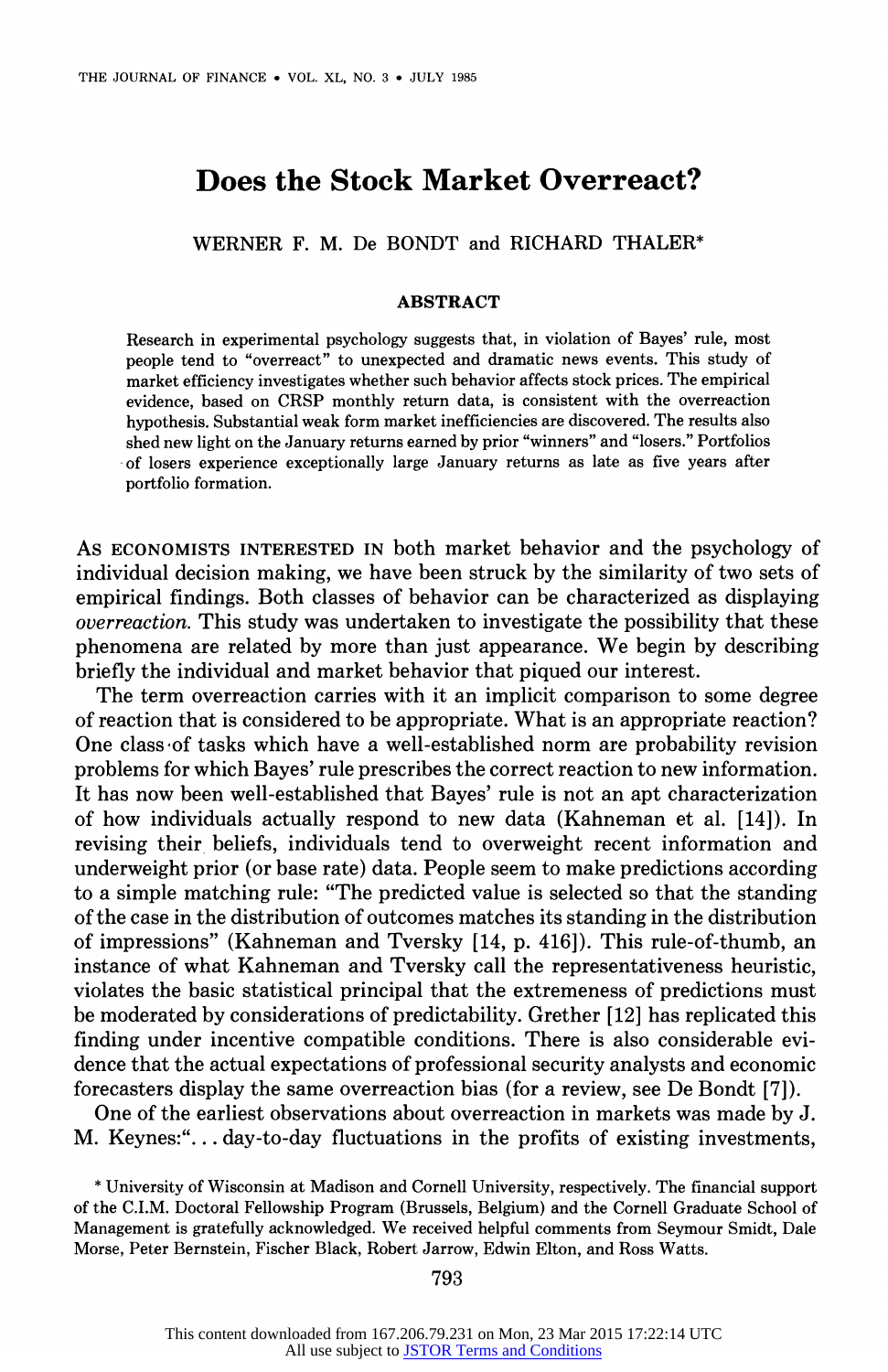**which are obviously of an ephemeral and nonsignificant character, tend to have an altogether excessive, and even an absurd, influence on the market" [17, pp. 153-154]. About the same time, Williams noted in this Theory of Investment Value that "prices have been based too much on current earning power and too little on long-term dividend paying power" [28, p. 19]. More recently, Arrow has concluded that the work of Kahneman and Tversky "typifies very precisely the exessive reaction to current information which seems to characterize all the securities and futures markets" [1, p. 5]. Two specific examples of the research to which Arrow was referring are the excess volatility of security prices and the so-called price earnings ratio anomaly.** 

**The excess volatility issue has been investigated most thoroughly by Shiller [27]. Shiller interprets the Miller-Modigliani view of stock prices as a constraint on the likelihood function of a price-dividend sample. Shiller concludes that, at least over the last century, dividends simply do not vary enough to rationally justify observed aggregate price movements. Combining the results with Kleidon's [18] findings that stock price movements are strongly correlated with the following year's earnings changes suggests a clear pattern of overreaction. In spite of the observed trendiness of dividends, investors seem to attach disproportionate importance to short-run economic developments.1** 

The price earnings ratio  $(P/E)$  anomaly refers to the observation that stocks with extremely low  $P/E$  ratios (i.e., lowest decile) earn larger risk-adjusted returns **than high PIE stocks (Basu [3]). Most financial economists seem to regard the anomaly as a statistical artifact. Explanations are usually based on alleged misspecification of the capital asset pricing model (CAPM). Ball [2] emphasizes**  the effects of omitted risk factors. The  $P/E$  ratio is presumed to be a proxy for **some omitted factor which, if included in the "correct" equilibrium valuation model, would eliminate the anomaly. Of course, unless these omitted factors can be identified, the hypothesis is untestable. Reinganum [21] has claimed that the**  small firm effect subsumes the P/E effect and that both are related to the same **set of missing (and again unknown) factors. However, Basu [4] found a significant PIE effect after controlling for firm size, and earlier Graham [11] even found an effect within the thirty Dow Jones Industrials, hardly a group of small firms!** 

**An alternative behavioral explanation for the anomaly based on investor overreaction is what Basu called the "price-ratio" hypothesis (e.g., Dreman [8]).**  Companies with very low  $P/E$ 's are thought to be temporarily "undervalued" **because investors become excessively pessimistic after a series of bad earnings reports or other bad news. Once future earnings turn out to be better than the unreasonably gloomy forecasts, the price adjusts. Similarly, the equity of com**panies with very high  $P/E$ 's is thought to be "overvalued," before (predictably) **falling in price.** 

**While the overreaction hypothesis has considerable a priori appeal, the obvious question to ask is: How does the anomaly survive the process of arbitrage? There** 

**' Of course, the variability of stock prices may also reflect changes in real interest rates. If so, the**  price movements of other assets--such as land or housing-should match those of stocks. However, **this is not actually observed. A third hypothesis, advocated by Marsh and Merton [19], is that Shiller's findings are a result of his misspecification of the dividend process.**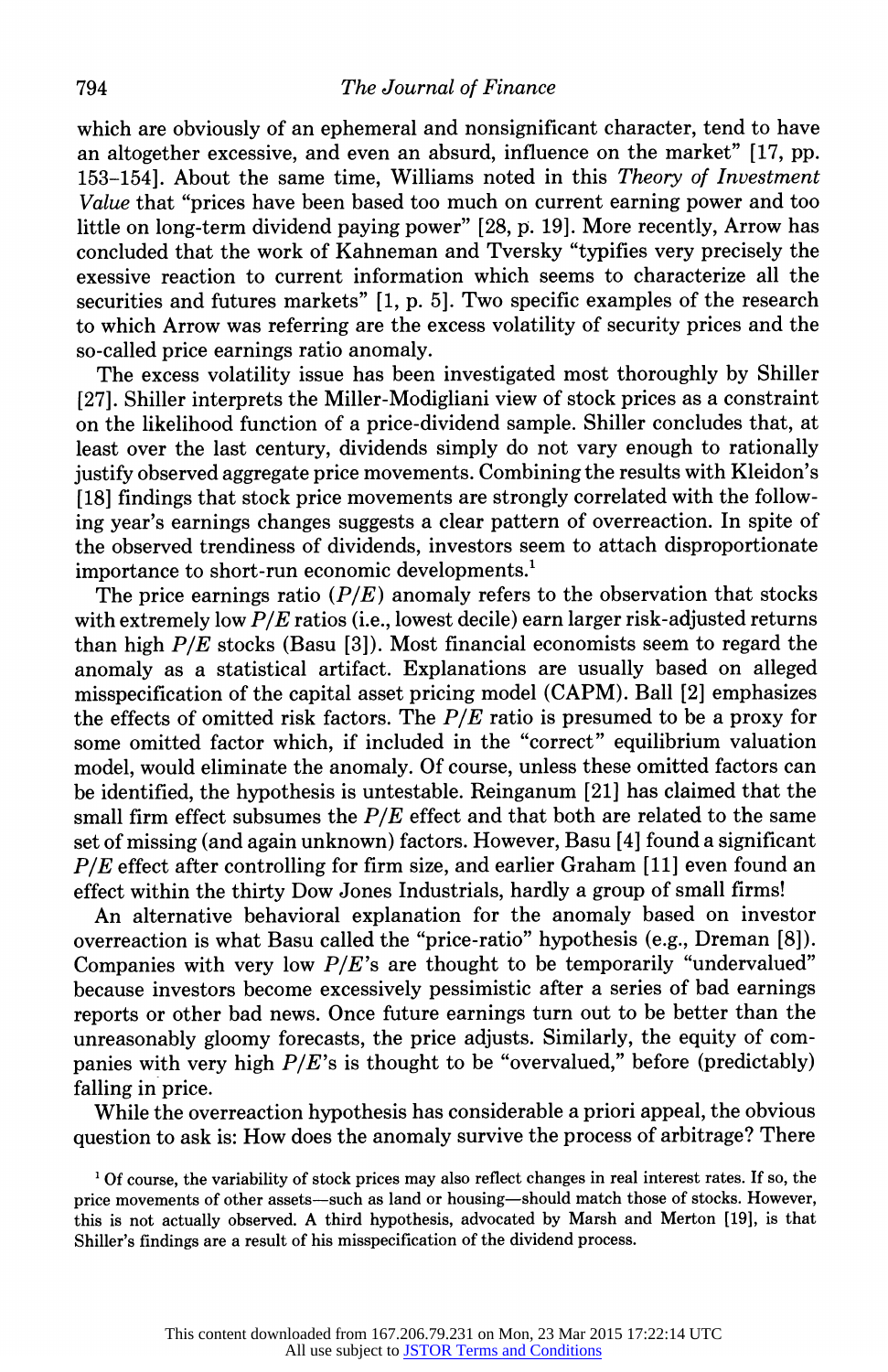**is really a more general question here. What are the equilibria conditions for markets in which some agents are not rational in the sense that they fail to revise their expectations according to Bayes' rule? Russell and Thaler [24] address this issue. They conclude that the existence of some rational agents is not sufficient to guarantee a rational expectations equilibrium in an economy with some of what they call quasi-rational agents. (The related question of market equilibria with agents having heterogeneous expectations is investigated by Jarrow [13].) While we are highly sensitive to these issues, we do not have the space to address them here. Instead, we will concentrate on an empirical test of the overreaction hypothesis.** 

**If stock prices systematically overshoot, then their reversal should be predictable from past return data alone, with no use of any accounting data such as earnings. Specifically, two hypotheses are suggested: (1) Extreme movements in stock prices will be followed by subsequent price movements in the opposite direction. (2) The more extreme the initial price movement, the greater will be the subsequent adjustment. Both hypotheses imply a violation of weak-form market efficiency.** 

**To repeat, our goal is to test whether the overreaction hypothesis is predictive. In other words, whether it does more for us than merely to explain, ex post, the P/E effect or Shiller's results on asset price dispersion. The overreaction effect deserves attention because it represents a behavioral principle that may apply in many other contexts. For example, investor overreaction possibly explains Shiller's earlier [26] findings that when long-term interest rates are high relative to short rates, they tend to move down later on. Ohlson and Penman [20] have further suggested that the increased volatility of security returns following stock splits may also be linked to overreaction. The present empirical tests are to our knowledge the first attempt to use a behavioral principle to predict a new market anomaly.** 

**The remainder of the paper is organized as follows. The next section describes the actual empirical tests we have performed. Section II describes the results. Consistent with the overreaction hypothesis, evidence of weak-form market inefficiency is found. We discuss the implications for other empirical work on asset pricing anomalies. The paper ends with a brief summary of conclusions.** 

## **I. The Overreaction Hypothesis: Empirical Tests**

**The empirical testing procedures are a variant on a design originally proposed by Beaver and Landsman [5] in a different context. Typically, tests of semistrong**  form market efficiency start, at time  $t = 0$ , with the formation of portfolios on **the basis of some event that affects all stocks in the portfolio, say, an earnings**  announcement. One then goes on to investigate whether later on  $(t > 0)$  the estimated residual portfolio return  $\hat{u}_{pt}$ —measured relative to the single-period **CAPM-equals zero. Statistically significant departures from zero are interpreted as evidence consistent with semistrong form market inefficiency, even though the results may also be due to misspecification of the CAPM, misestimation of the relevant alphas and/or betas, or simply market inefficiency of the weak form.**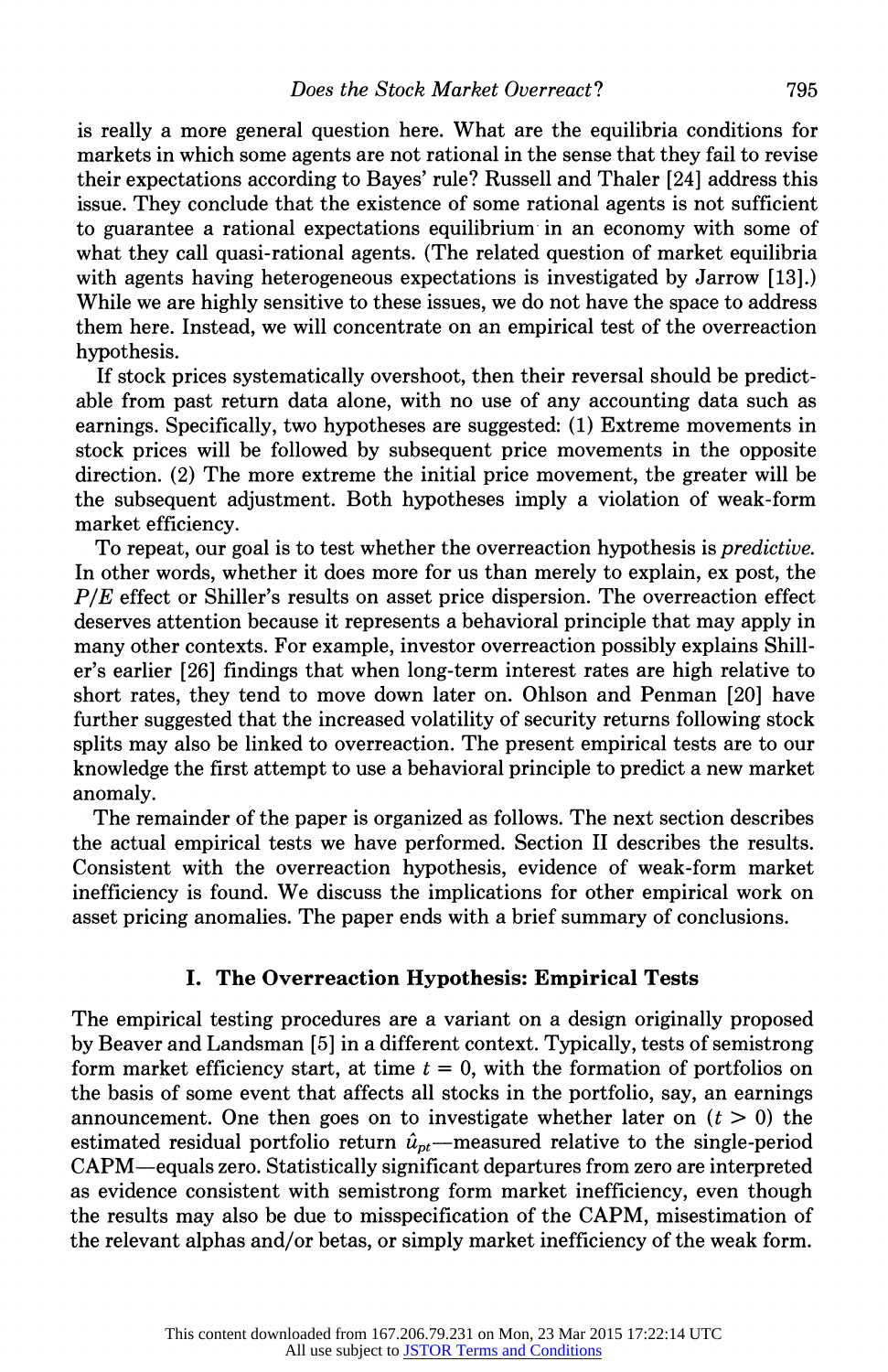**In contrast, the tests in this study assess the extent to which systematic nonzero residual return behavior in the period after portfolio formation (** $t > 0$ **) is associated with systematic residual returns in the preformation months (t < 0). We will focus on stocks that have experienced either extreme capital gains or extreme losses over periods up to five years. In other words, "winner" (W) and "loser" portfolios (L) are formed conditional upon past excess returns, rather than some firm-generated informational variable such as earnings.** 

**Following Fama [9], the previous arguments can be formalized by writing the efficient market's condition,** 

$$
E(R_{jt} - E_m(R_{jt} | F_{t-1}^m) | F_{t-1}) = E(\tilde{u}_{jt} | F_{t-1}) = 0
$$

where  $F_{t-1}$  represents the complete set of information at time  $t - 1$ ,  $\tilde{R}_{jt}$  is the **return** on security j at t, and  $\vec{E}_m(\tilde{R}_{jt} | F_{t-1}^m)$  is the expectation of  $\tilde{R}_{jt}$ , assessed by the market on the basis of the information set  $F_{t-1}^m$ . The efficient market hypothesis implies that  $E(\tilde{u}_{Wt} | F_{t-1}) = E(\tilde{u}_{Lt} | F_{t-1}) = 0$ . As explained in the **introduction, the overreaction hypothesis, on the other hand, suggests that**   $E(\tilde{u}_{Wt} | F_{t-1}) < 0$  and  $E(\tilde{u}_{Lt} | F_{t-1}) > 0$ .

**In order to estimate the relevant residuals, an equilibrium model must be specified. A common procedure is to estimate the parameters of the market model (see e.g., Beaver and Landsman [5]). What will happen if the equilibrium model**  is misspecified? As long as the variation in  $E_m(\tilde{R}_{jt} | F_{t-1}^m)$  is small relative to the movements in  $\tilde{u}_{it}$ , the exact specification of the equilibrium model makes little **difference to tests of the efficient market hypothesis. For, even if we knew the**  "correct" model of  $E_m(\tilde{R}_{it} | F_{t-1}^m)$ , it would explain only small part of the variation  $\sin \tilde{R}_{it}$ <sup>2</sup>

**Since this study investigates the return behavior of specific portfolios over extended periods of time (indeed, as long as a decade), it cannot be merely assumed that model misspecification leaves the conclusions about market efficiency unchanged. Therefore, the empirical analysis is based on three types of return residuals: market-adjusted excess returns; market model residuals; and excess returns that are measured relative to the Sharpe-Lintner version of the CAPM. However, since all three methods are single-index models that follow from the CAPM, misspecification problems may still confound the results. De Bondt [7] formally derives the econometric biases in the estimated market**adjusted and market model residuals if the "true" model is multifactor, e.g.,  $\tilde{R}_{it}$  $A_i + B_j \tilde{R}_{mt} + C_j \tilde{X}_t + \tilde{e}_{jt}$ . As a final precaution, he also characterizes the **securities in the extreme portfolios in terms of a number of financial variables. If there were a persistent tendency for the portfolios to differ on dimensions that may proxy for "risk," then, again, we cannot be sure whether the empirical results support market efficiency or market overreaction.** 

**It turns out that, whichever of the three types of residuals are used, the results** 

**<sup>2</sup>Presumably, this same reasoning underlies the common practice of measuring abnormal security price performance by way of easily calculable mean-adjusted excess returns [where, by assumption,**   $E(\tilde{R}_i)$  equals a constant  $K_j$ ], market-adjusted excess returns (where, by assumption,  $\alpha_j = 0$  and  $\beta_j = 0$ **1 for all j), rather than more complicated market model residuals, let along residuals relative to some multifactor model.**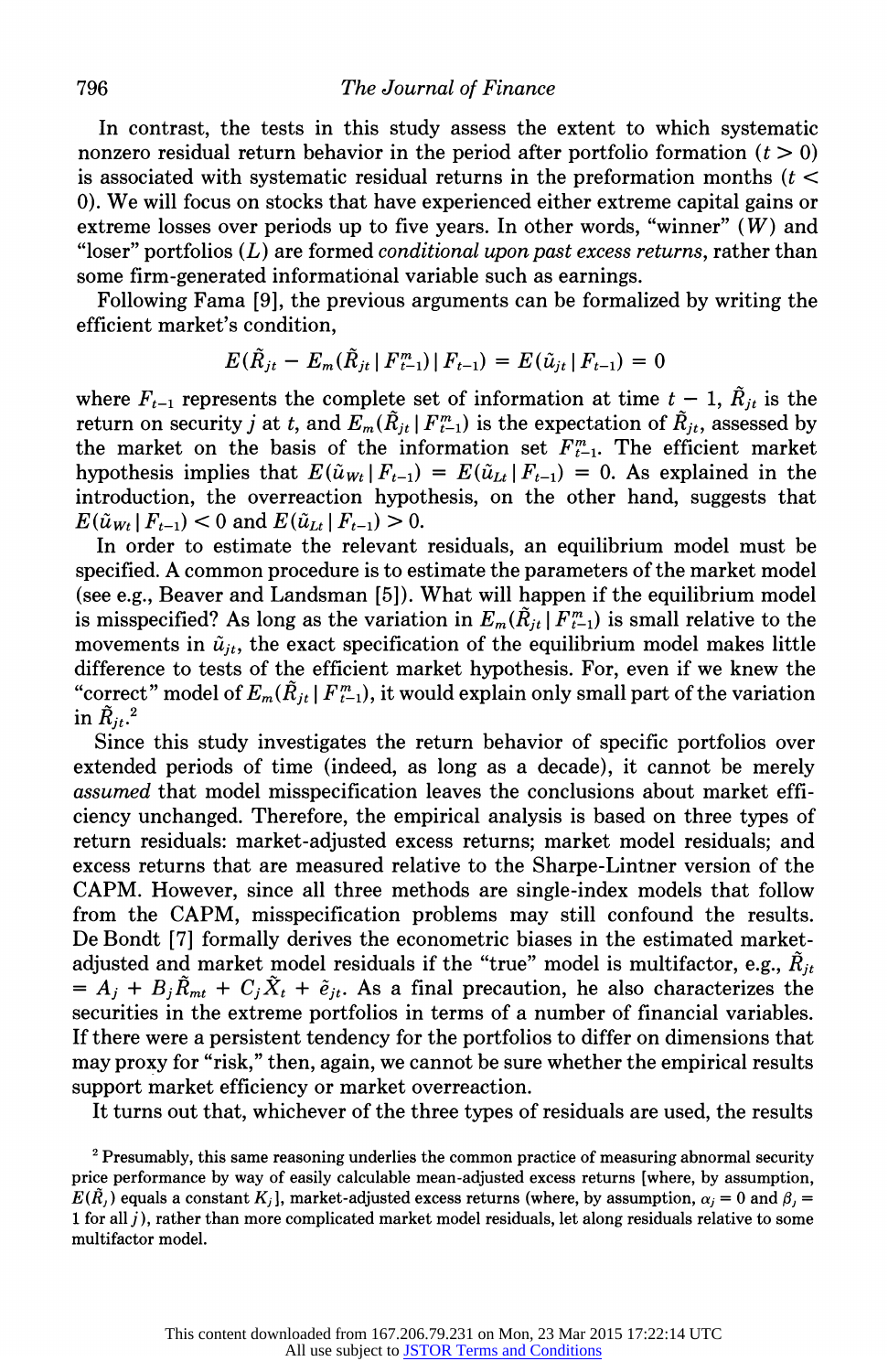**of the empirical analysis are similar and that the choice does not affect our main conclusions. Therefore, we will only report the results based on market-adjusted excess returns.** The residuals are estimated as  $\hat{u}_{it} = R_{it} - R_{mt}$ . There is no risk **adjustment except for movements of the market as a whole and the adjustment**  is identical for all stocks. Since, for any period  $t$ , the same (constant) market **return**  $R_{mt}$  **is subtracted from all**  $R_{it}$ **'s, the results are interpretable in terms of raw (dollar) returns. As shown in-De Bondt [7], the use of market-adjusted excess returns has the further advantage that it is likely to bias the research design against the overreaction hypothesis.3 Finally, De Bondt shows that winner and loser portfolios, formed on the basis of market-adjusted excess returns, do not systematically differ with respect to either market value of equity, dividend yield or financial leverage.** 

**We will now describe the basic research design used to form the winner and loser portfolios and the statistical test procedures that determine which of the two competing hypotheses receives more support from the data.** 

### **A. Test Procedures: Details**

**Monthly return data for New York Stock Exchange (NYSE) common stocks, as compiled by the Center for Research in Security Prices (CRSP) of the University of Chicago, are used for the period between January 1926 and December 1982. An equally weighted arithmetic average rate of return on all CRSP listed securities serves as the market index.** 

- **1. For every stock j on the tape with at least 85 months of return data (months 1 through 85), without any missing values in between, and starting in**  January 1930 (month 49), the next 72 monthly residual returns  $u_{it}$  (months **49 through 120) are estimated. If some or all of the raw return data beyond month 85 are missing, the residual returns are calculated up to that point. The procedure is repeated 16 times starting in January 1930, January 1933,..., up to January 1975. As time goes on and new securities appear on the tape, more and more stocks qualify for this step.**
- **2. For every stock j, starting in December 1932 (month 84; the "portfolio**  formation date") ( $t = 0$ ), we compute the cumulative excess returns  $CU_j =$  $\sum_{t=-35}^{t=0} u_{jt}$  for the prior 36 months (the "portfolio formation" period, months **49 through 84). The step is repeated 16 times for all nonoverlapping threeyear periods between January 1930 and December 1977. On each of the 16 relevant portfolio formation dates (December 1932, December 1935,..., December 1977), the CUj's are ranked from low to high and portfolios are formed. Firms in the top 35 stocks (or the top 50 stocks, or the top decile) are assigned to the winner portfolio W; firms in the bottom 35 stocks (or the bottom 50 stocks, or the bottom decile) to the loser portfolio L. Thus, the portfolios are formed conditional upon excess return behavior prior to t = 0, the portfolio formation date.**
- **3. For both portfolios in each of 16 nonoverlapping three-year periods (n =**

**<sup>&#</sup>x27;We will come back to this bias in Section II.**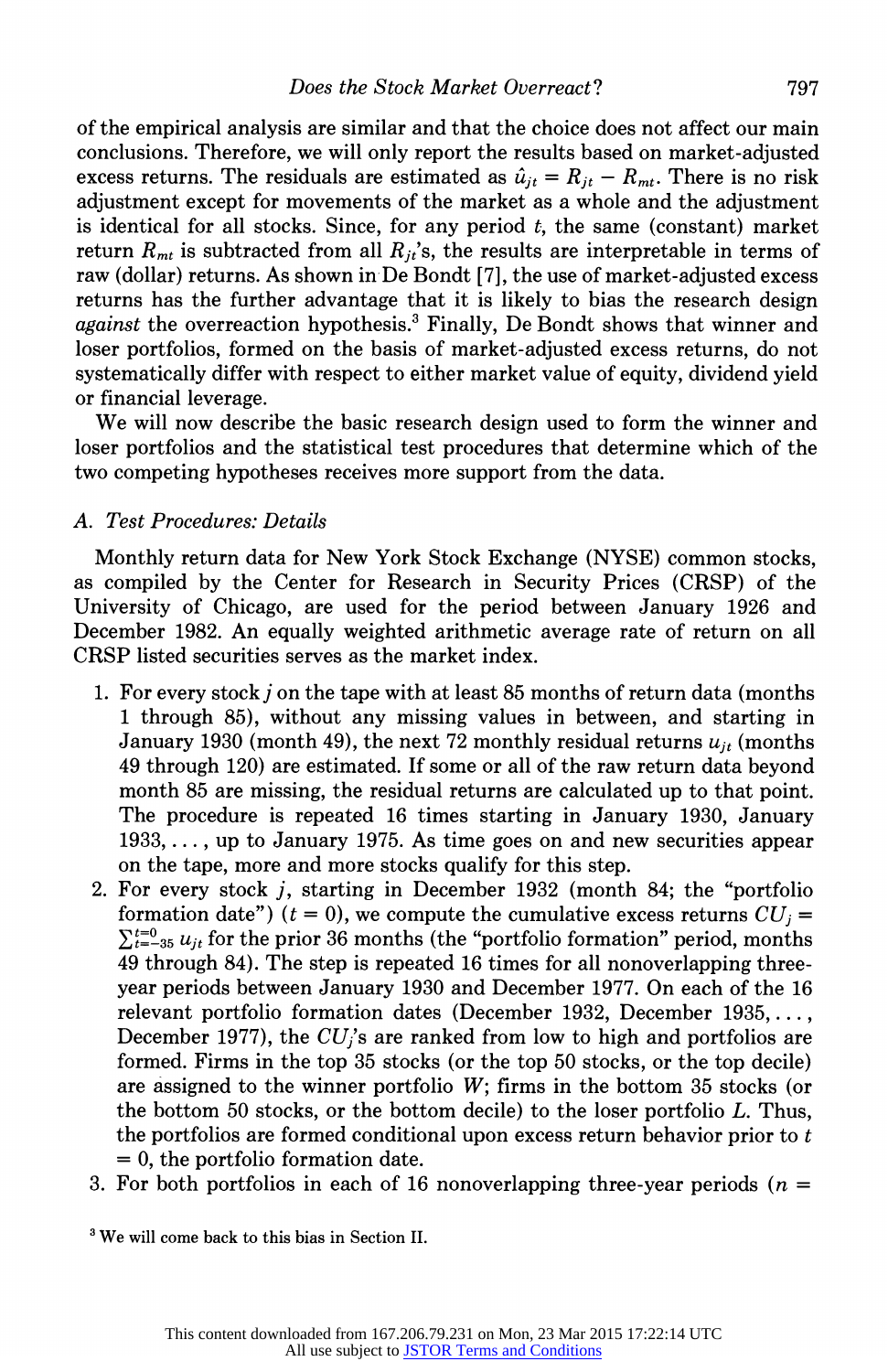1,...,  $N$ ;  $N = 16$ ), starting in January 1933 (month 85, the "starting" **month") and up to December 1980, we now compute the cumulative average residual returns of all securities in the portfolio, for the next 36 months**  (the "test period," months 85 through 120), i.e., from  $t = 1$  through  $t = 36$ . We find  $CAR_{W,n,t}$  and  $CAR_{L,n,t}$ . If a security's return is missing in a month **subsequent to portfolio formation, then, from that moment on, the stock is permanently dropped from the portfolio and the CAR is an average of the available residual returns. Thus, whenever a stock drops out, the calculations involve an implicit rebalancing.4** 

**4. Using the CAR's from all 16 test periods, average CAR's are calculated for**  both portfolios and each month between  $t = 1$  and  $t = 36$ . They are denoted  $ACAR_{W,t}$  and  $ACAR_{L,t}$ . The overreaction hypothesis predicts that, for  $t >$ 0,  $ACAR_{W,t} < 0$  and  $ACAR_{L,t} > 0$ , so that, by implication,  $ACAR_{L,t}$  $ACAR_{W,t}$  > 0. In order to assess whether, at any time t, there is indeed a **statistically significant difference in investment performance, we need a**  pooled estimate of the population variance in  $CAR_t$ ,

$$
S_t^2 = \left[\sum_{n=1}^N (CAR_{W,n,t} - ACAR_{W,t})^2 + \sum_{n=1}^N (CAR_{L,n,t} - ACAR_{L,t})^2\right]/2(N-1).
$$

**With two samples of equal size N, the variance of the difference of sample**  means equals  $2S_t^2/N$  and the *t*-statistic is therefore

$$
T_t = [ACAR_{L,t} - ACAR_{W,t}]/\sqrt{2S_t^2/N}.
$$

**Relevant t-statistics can be found for each of the 36 postformation months but they do not represent independent evidence.** 

**5. In order to judge whether, for any month t, the average residual return**  makes a contribution to either  $ACAR_{W,t}$  or  $ACAR_{L,t}$ , we can test whether it **is significantly different from zero. The sample standard deviation of the winner portfolio is equal to** 

$$
s_t = \sqrt{\sum_{n=1}^{N} (AR_{W,n,t} - AR_{W,t})^2/N - 1}.
$$

Since  $s_t/\sqrt{N}$  represents the sample estimate of the standard error of  $AR_{W,t}$ , **the t-statistic equals** 

$$
T_t = AR_{W,t}/(s_t/\sqrt{N}).
$$

**Similar procedures apply for the residuals of the loser portfolio.** 

#### **B. Discussion**

**Several aspects of the research design deserve some further comment. The choice of the data base, the CRSP Monthly Return File, is in part justified by** 

**4Since this study concentrates on companies that experience extraordinary returns, either positive or negative, there may be some concern that their attrition rate sufficiently deviates from the "normal" rate so as to cause a survivorship bias. However, this concern is unjustified. When a security is delisted, suspended or halted, CRSP determines whether or not it is possible to trade at the last listed price. If no trade is possible, CRSP tries to find a subsequent quote and uses it to compute a return for the last period. If no such quote is available because the stockholders receive nothing for their shares, the return is entered as minus one. If trading continues, the last return ends with the last listed price.**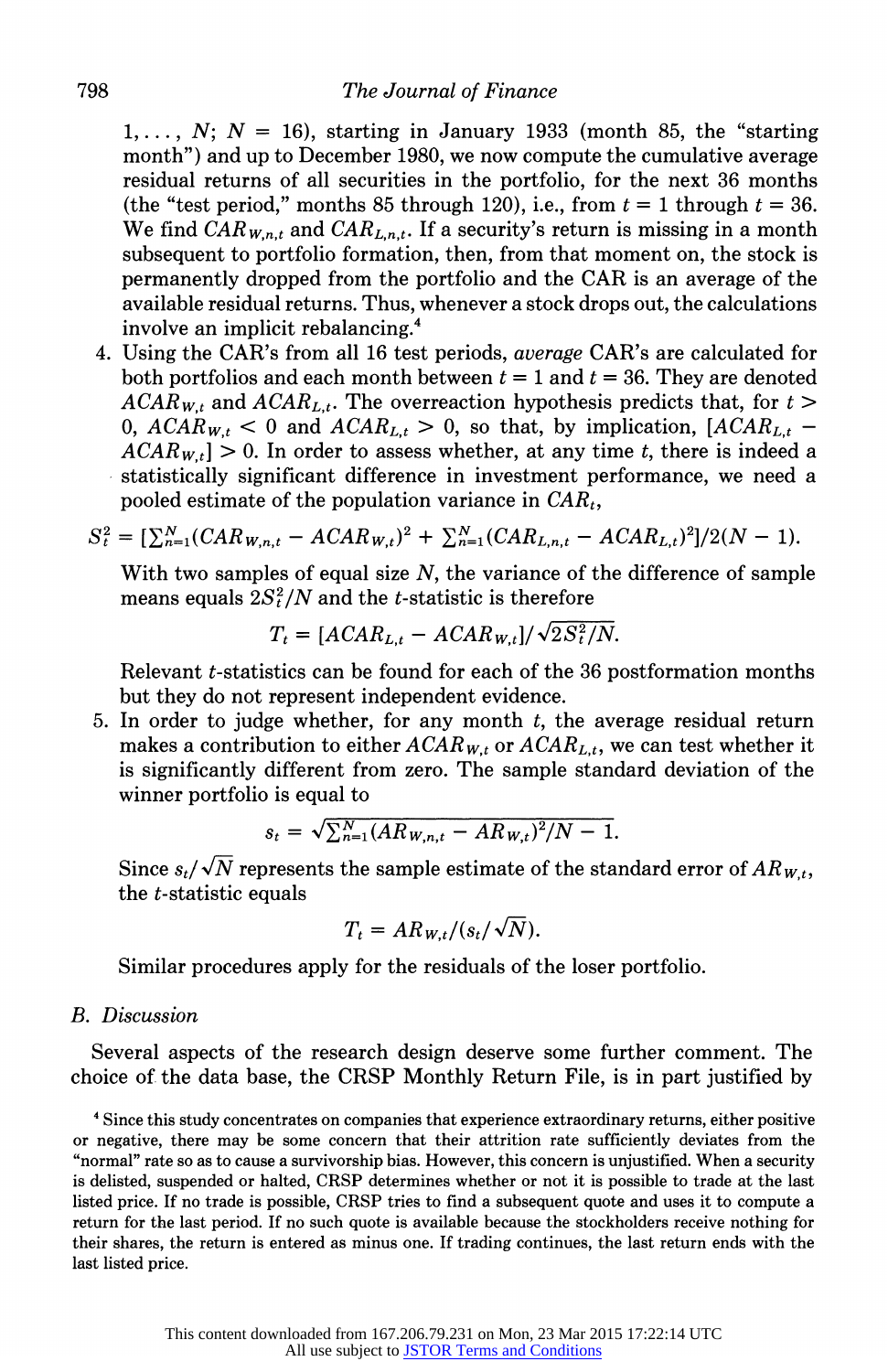**our concern to avoid certain measurement problems that have received much attention in the literature. Most of the problems arise with the use of daily data, both with respect to the risk and return variables. They include, among others, the "bid-ask" effect and the consequences of infrequent trading.** 

**The requirement that 85 subsequent returns are available before any firm is allowed in the sample biases the selection towards large, established firms. But, if the effect under study can be shown to apply to them, the results are, if anything, more interesting. In particular, it counters the predictable critique that the overreaction effect may be mostly a small-firm phenomenon. For the experiment described in Section A, between 347 and 1,089 NYSE stocks participate in the various replications.** 

**The decision to study the CAR's for a period of 36 months after the portfolio formation date reflects a compromise between statistical and economic considerations, namely, an adequate number of independent replications versus a time period long enough to study issues relevant to asset pricing theory. In addition, the three-year period is also of interest in light of Benjamin Graham's contention that "the interval required for a substantial underevaluation to correct itself averages approximately 11/2 to 21/2 years" [10, p. 37). However, for selected experiments, the portfolio formation (and testing) periods are one, two, and five years long. Clearly, the number of independent replications varies inversely with the length of the formation period.** 

**Finally, the choice of December as the "portfolio formation month" (and, therefore, of January as the "starting month") is essentially arbitrary. In order to check whether the choice affects the results, some of the empirical tests use May as the portfolio formation month.** 

### **II. The Overreaction Hypothesis: Empirical Results**

### **A. Main Findings**

The results of the tests developed in Section I are found in Figure 1. They are **consistent with the overreaction hypothesis. Over the last half-century, loser portfolios of 35 stocks outperform the market by, on average, 19.6%, thirty-six months after portfolio formation. Winner portfolios, on the other hand, earn about 5.0% less than the market, so that the difference in cumulative average residual between the extreme portfolios,**  $[ACAR_{L,36} - ACAR_{W,36}]$  equals 24.6% **(t-statistic: 2.20). Figure 1 shows the movement of the ACAR's as we progress through the test period.** 

**The findings have other notable aspects. First, the overreaction effect is asymmetric; it is much larger for losers than for winners. Secondly, consistent with previous work on the turn-of-the-year effect and seasonality, most of the**  excess returns are realized in January. In months  $t = 1$ ,  $t = 13$ , and  $t = 25$ , the **loser portfolio earns excess returns of, respectively, 8.1% (t-statistic: 3.21), 5.6% (3.07), and 4.0% (2.76). Finally, in surprising agreement with Benjamin Graham's claim, the overreaction phenomenon mostly occurs during the second and third year of the test period. Twelve months into the test period, the difference in performance between the extreme portfolios is a mere 5.4% (t-statistic: 0.77).**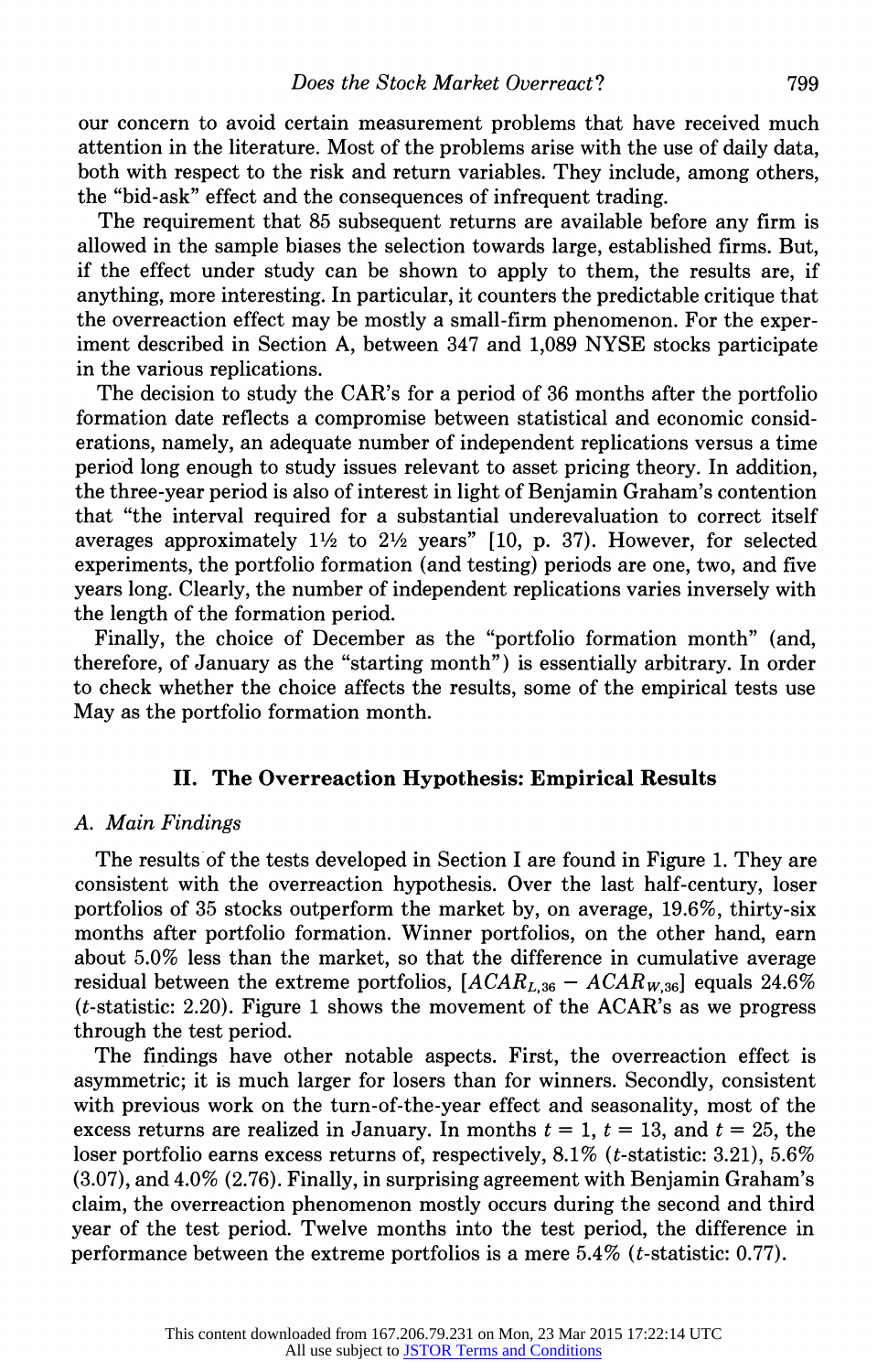



**Figure 1. Cumulative Average Residuals for Winner and Loser Portfolios of 35 Stocks (1-36 months into the test period)** 

**While not reported here, the results using market model and Sharpe-Lintner residuals are similar. They are also insensitive to the choice of December as the month of portfolio formation (see De Bondt [7]).** 

**The overreaction hypothesis predicts that, as we focus on stocks that go through more (or less) extreme return experiences (during the formation period), the subsequent price reversals will be more (or less) pronounced. An easy way to generate more (less) extreme observations is to lengthen (shorten) the portfolio formation period; alternatively, for any given formation period (say, two years), we may compare the test period performance of less versus more extreme portfolios, e.g., decile portfolios (which contain an average 82 stocks) versus portfolios of 35 stocks. Table I confirms the prediction of the overreaction hypothesis. As the cumulative average residuals (during the formation period) for various sets of winner and loser portfolios grow larger, so do the subsequent**  price reversals, measured by  $[ACAR_{L,t} - ACAR_{W,t}]$  and the accompanying **t-statistics. For a formation period as short as one year, no reversal is observed at all.** 

**Table I and Figure 2 further indicate that the overreaction phenomenon is qualitatively different from the January effect and, more generally, from season-**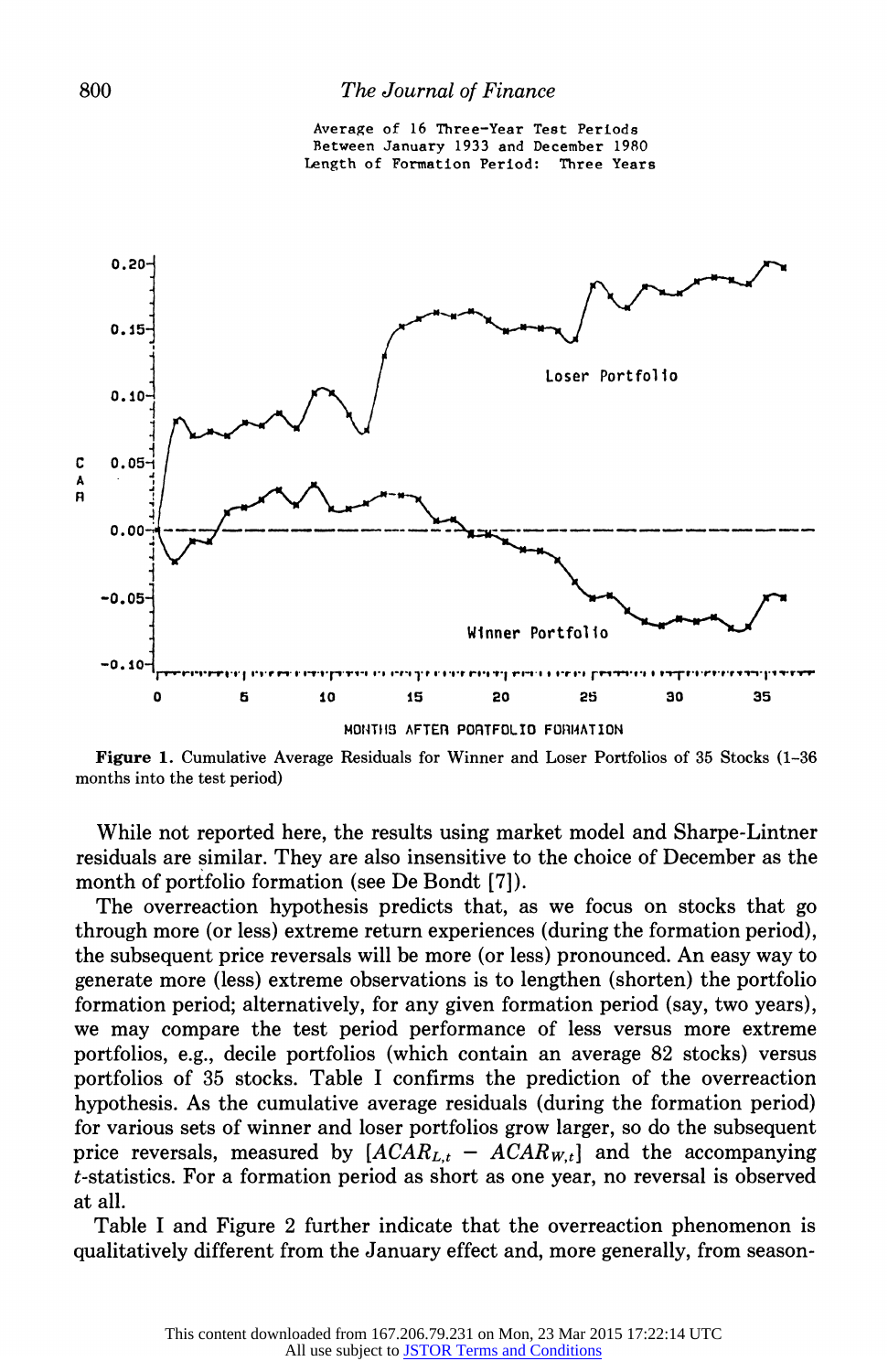#### **Table I**

| Differences in Cumulative Average (Market-Adjusted) Residual Returns Between the Winner and       |
|---------------------------------------------------------------------------------------------------|
| Loser Portfolios at the End of the Formation Period, and 1, 12, 13, 18, 24, 25, 36, and 60 Months |
| into the Test Period                                                                              |

| Portfolio Selection<br>Procedures: Length of<br>the Formation Period<br>and No. of<br>Independent<br>Replications | Average<br>No. of<br>Stocks | CAR at the End of<br>the Formation<br>Period |                    | Difference in CAR (t-Statistics) |                       |                       |                 |                       |                 |                 |                 |  |
|-------------------------------------------------------------------------------------------------------------------|-----------------------------|----------------------------------------------|--------------------|----------------------------------|-----------------------|-----------------------|-----------------|-----------------------|-----------------|-----------------|-----------------|--|
|                                                                                                                   |                             | Winner<br>Portfolio                          | Loser<br>Portfolio | Months After Portfolio Formation |                       |                       |                 |                       |                 |                 |                 |  |
|                                                                                                                   |                             |                                              |                    | 1                                | 12                    | 13                    | 18              | 24                    | 25              | 36              | 60              |  |
| 10 five-year periods                                                                                              | 50                          | 1.463                                        | $-1.194$           | 0.070<br>(3.13)                  | 0.156<br>(2.04)       | 0.248<br>(3.14)       | 0.256<br>(3.17) | 0.196<br>(2.15)       | 0.228<br>(2.40) | 0.230<br>(2.07) | 0.319<br>(3.28) |  |
| 16 three-year periods                                                                                             | 35                          | 1.375                                        | $-1.064$           | 0.105<br>(3.29)                  | 0.054<br>(0.77)       | 0.103<br>(1.18)       | 0.167<br>(1.51) | 0.181<br>(1.71)       | 0.234<br>(2.19) | 0.246<br>(2.20) | $NA*$           |  |
| 24 two-year periods <sup>®</sup>                                                                                  | 35                          | 1.130                                        | $-0.857$           | 0.062<br>(2.91)                  | $-0.006$<br>$(-0.16)$ | 0.074<br>(1.53)       | 0.136<br>(2.02) | 0.101<br>(1.41)       | NA              | <b>NA</b>       | NA              |  |
| 25 two-year periods <sup>b</sup>                                                                                  | 35                          | 1.119                                        | $-0.866$           | 0.089<br>(3.98)                  | 0.011<br>(0.19)       | 0.092<br>(1.48)       | 0.107<br>(1.47) | 0.115<br>(1.55)       | <b>NA</b>       | NA              | NA              |  |
| 24 two-year periods <sup>®</sup><br>(deciles)                                                                     | 82                          | 0.875                                        | $-0.711$           | 0.051<br>(3.13)                  | 0.006<br>(0.19)       | 0.066<br>(1.71)       | 0.105<br>(1.99) | 0.083<br>(1.49)       | NA              | NA              | NA              |  |
| 25 two-year periods"<br>(deciles)                                                                                 | 82                          | 0.868                                        | $-0.714$           | 0.068<br>(3.86)                  | 0.008<br>(0.19)       | 0.071<br>(1.46)       | 0.078<br>(1.41) | 0.072<br>(1.29)       | NA              | NA              | <b>NA</b>       |  |
| 49 one-year periods                                                                                               | 35                          | 0.774                                        | $-0.585$           | 0.042<br>(2.45)                  | $-0.076$<br>$(-2.32)$ | $-0.006$<br>$(-0.15)$ | 0.007<br>(0.14) | $-0.005$<br>$(-0.09)$ | NA              | NA              | NA              |  |

**The formation month for these portfolios is the month of Decemher in all uneven years hetween 1933 and 1979.** 

<sup>b</sup> The formation month for these portfolios is the month of December in all even years between 1932 and 1980.

**\* NA, not applicable.** 

**ality in stock prices. Throughout the test period, the difference in ACAR for the experiment with a three-year formation period (the upper curve) exceeds the same statistic for the experiments based on two- and one-year formation periods (middle and lower curves). But all three experiments are clearly affected by the same underlying seasonal pattern.** 

**In Section I, it was mentioned that the use of market-adjusted excess returns is likely to bias the research design against the overreaction hypothesis. The bias can be seen by comparing the CAPM-betas of the extreme portfolios. For all the experiments listed in Table I, the average betas of the securities in the winner portfolios are significantly larger than the betas of the loser portfolios.5 For example, for the three-year experiment illustrated in Figure 1, the relevant numbers are respectively, 1.369 and 1.026 (t-statistic on the difference: 3.09). Thus, the loser portfolios not only outperform the winner portfolios; if the CAPM is correct, they are also significantly less risky. From a different viewpoint, therefore, the results in Table I are likely to underestimate both the true magnitude and statistical significance of the overreaction effect. The problem is particularly severe with respect to the winner portfolio. Rather than 1.369, the residual return calculations assume the CAPM-beta of that portfolio to equal** 

**5The CAPM-betas are found by estimating the market model over a period of 60 months prior to portfolio formation.**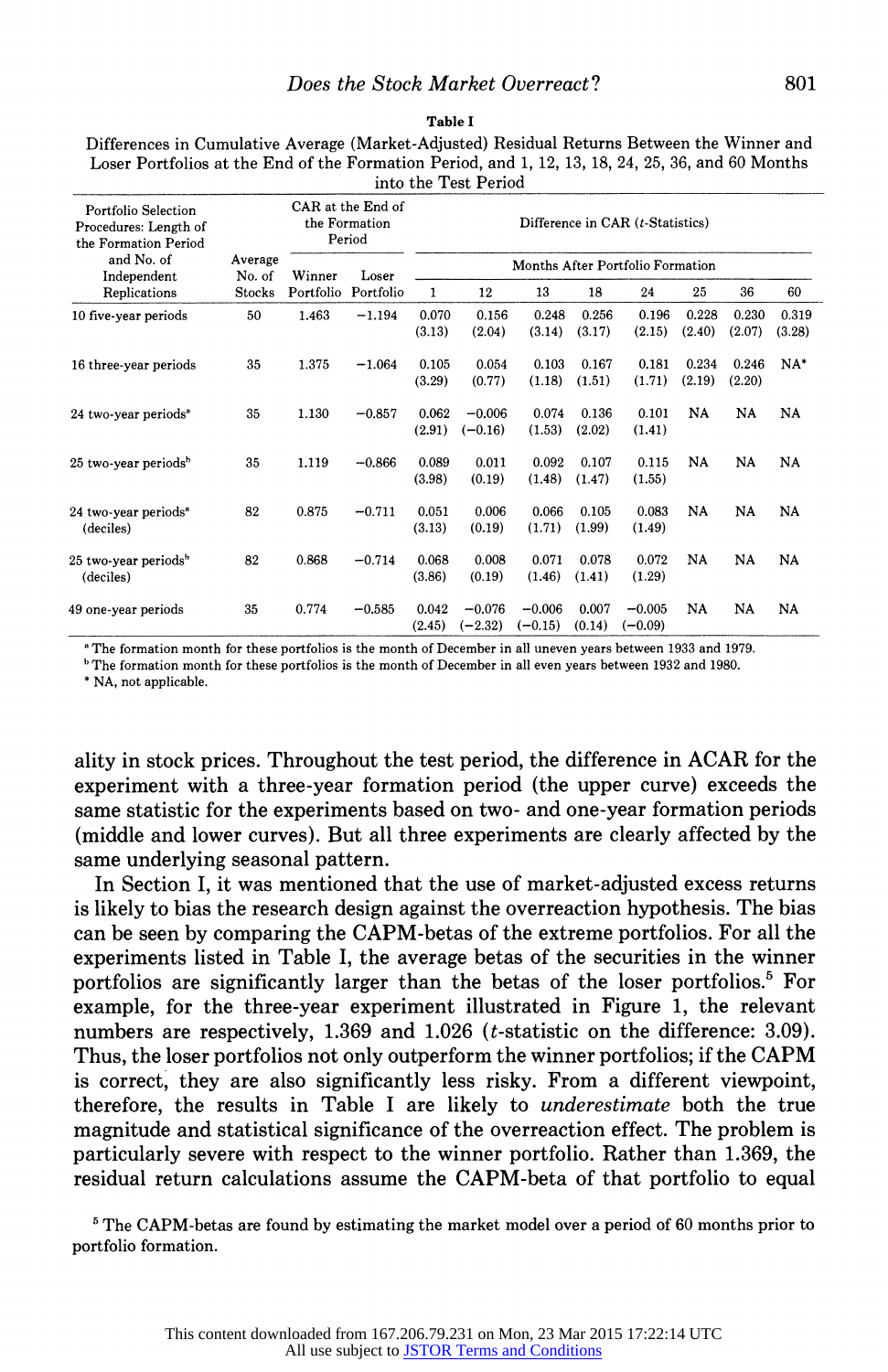



**Figure 2. Differences in Cumulative Average Residual Between Winner and Loser Portfolios of 35 Stocks (formed over the previous one, two, or three years; 1-24 months into the test period)** 

**1.00 only. This systematic bias may be responsible for the earlier observed asymmetry in the return behavior of the extreme portfolios.** 

**To reiterate, the previous findings are broadly consistent with the predictions of the overreaction hypothesis. However, several aspects of the results remain without adequate explanation. Most importantly, the extraordinarily large positive excess returns earned by the loser portfolio in January.** 

**One method that allows us to further accentuate the strength of the January effect is to increase the number of replications. Figure 3 shows the ACAR's for an experiment with a five-year-long test period. Every December between 1932 and 1977, winner and loser portfolios are formed on the basis of residual return behavior over the previous five years. Clearly, the successive 46 yearly selections are not independent. Therefore, no statistical tests are performed. The results in Figure 3 have some of the properties of a "trading rule." They represent the average (cumulative) excess return (before transaction costs) that an investor, aware of the overreaction phenomenon, could expect to earn following any**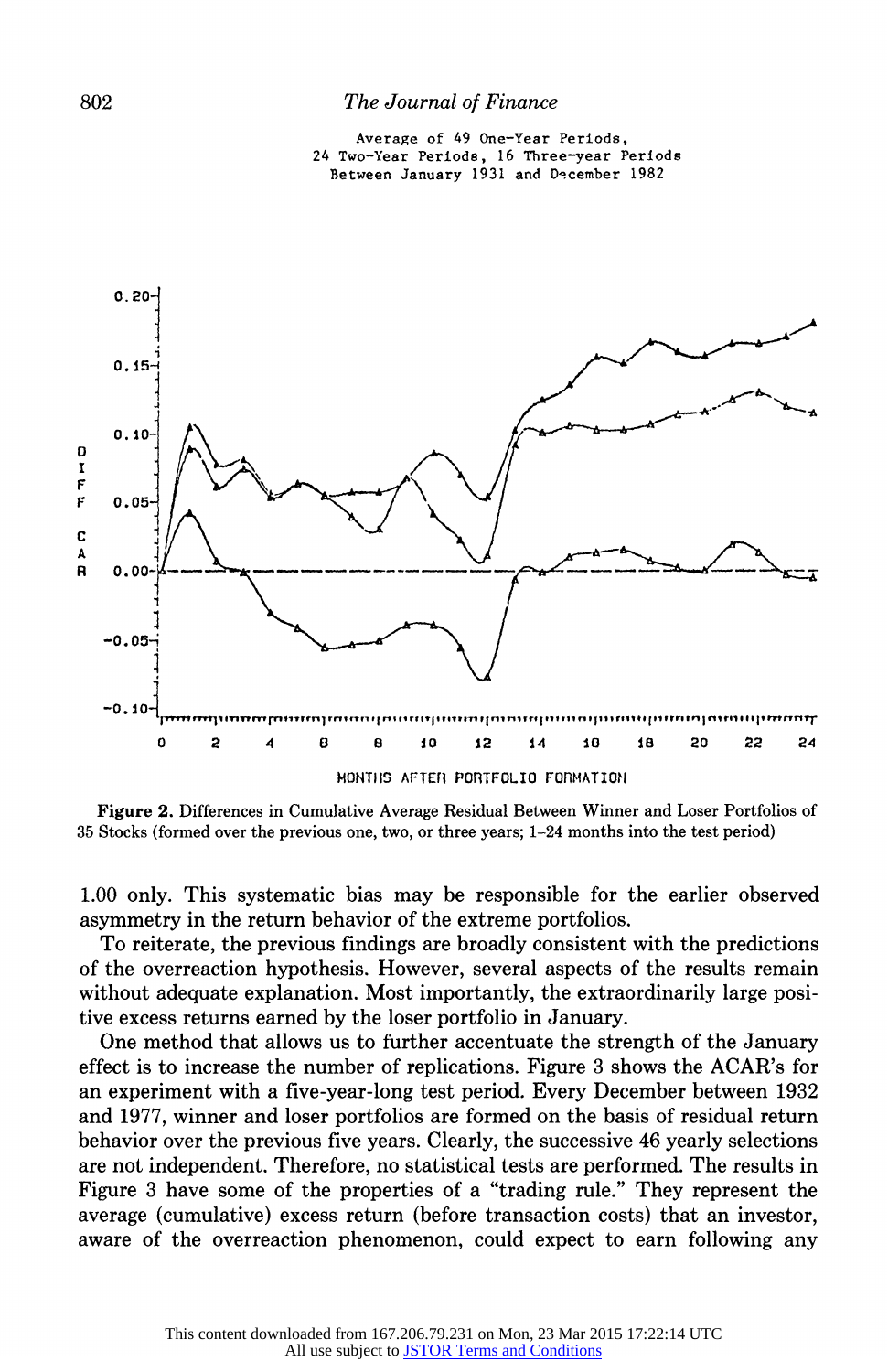

**Average of 46 Yearly Replications Starting Every January Between 1933 and 1978 Length of Formation Period: Five Years** 

**Figure 3. Cumulative Average Residuals for Winner and Loser Portfolios of 35 Stocks (1-60 months into the test period)** 

**December in which he chose to try the strategy. The effect of multiplying the number of replications is to remove part of the random noise.** 

**The outstanding feature of Figure 3 is, once again, the January returns on the loser portfolio. The effect is observed as late as five Januaries after portfolio formation! Careful examination of Figure 3 also reveals a tendency, on the part of the loser portfolio, to decline in value (relative to the market) between October and December. This observation is in agreement with the naive version of the tax-loss selling hypothesis as explained by, e.g., Schwert [25]. The winner portfolio, on the other hand, gains value at the end of the year and loses some in January (for more details, see De Bondt [7]).** 

#### **B. Implications for Other Empirical Work**

**The results of this study have interesting implications for previous work on**  the small firm effect, the January effect and the dividend yield and  $P/E$  effects. **Blume and Stambaugh [6], Keim [16], and Reinganum [21] have studied the**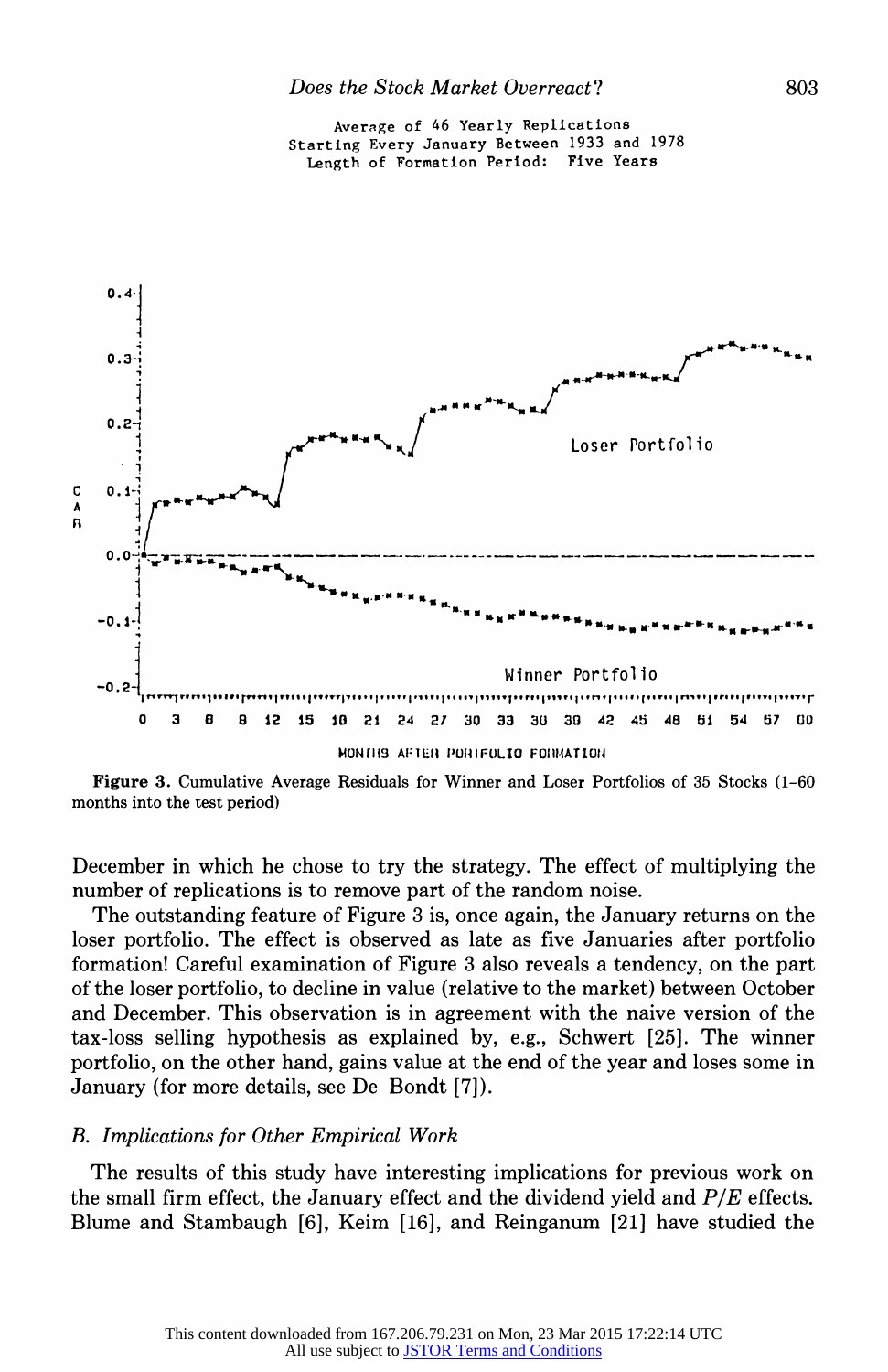**interaction between the small firm and January effects. Their findings largely redefine the small firm effect as a "losing firm" effect around the turn-of-theyear.6 Our own results lend further credence to this view. Persistently, losers earn exceptionally large January returns while winners do not. However, the companies in the extreme portfolios do not systematically differ with respect to market capitalization.** 

**The January phenomenon is usually explained by tax-loss selling (see, e.g., Roll [23]). Our own findings raise new questions with respect to this hypothesis. First, if in early January selling pressure disappears and prices "rebound" to equilibrium levels, why does the loser portfolio-even while it outperforms the market-"rebound" once again in the second January of the test period? And again, in the third and fourth Januaries? Secondly, if prices "rebound" in January, why is that effect so much larger in magnitude than the selling pressure that "caused" it during the final months of the previous year? Possible answers to these questions include the argument that investors may wait for years before realizing losses, and the observed seasonality of the market as a whole.** 

With respect to the  $P/E$  effect, our results support the price-ratio hypothesis **discussed in the introduction, i.e., high PIE stocks are "overvalued" whereas low**   $P/E$  stocks are "undervalued." However, this argument implies that the  $P/E$ **effect is also, for the most part, a January phenomenon. At present, there is no evidence to support that claim, except for the persistent positive relationship**  between dividend yield (a variable that is correlated with the P/E ratio) and **January excess returns (Keim [15]).** 

## **III. Conclusions**

**Research in experimental psychology has suggested that, in violation of Bayes' rule, most people "overreact" to unexpected and dramatic news events. The question then arises whether such behavior matters at the market level.** 

**Consistent with the predictions of the overreaction hypothesis, portfolios of prior "losers", are found to outperform prior "winners." Thirty-six months after portfolio formation, the losing stocks have earned about 25% more than the winners, even though the latter are significantly more risky.** 

**Several aspects of the results remain without adequate explanation; most importantly, the large positive excess returns earned by the loser portfolio every January. Much to our surprise, the effect is observed as late as five years after portfolio formation.** 

**' Even after purging the data of tax-loss selling effects, Reinganum [22] finds a (considerably smaller) January seasonal effect related to company size. This result may be due to his particular definition of the tax-loss selling measure. The measure is related to the securities' relative price movements over the last six months prior to portfolio formation only. Thus, if many investors choose to wait longer than six months before realizing losses, the portfolio of small firms may still contain many "losers."** 

#### **REFERENCES**

**1. K. J. Arrow. "Risk Perception in Psychology and Economics." Economic Inquiry 20 (January 1982), 1-9.**